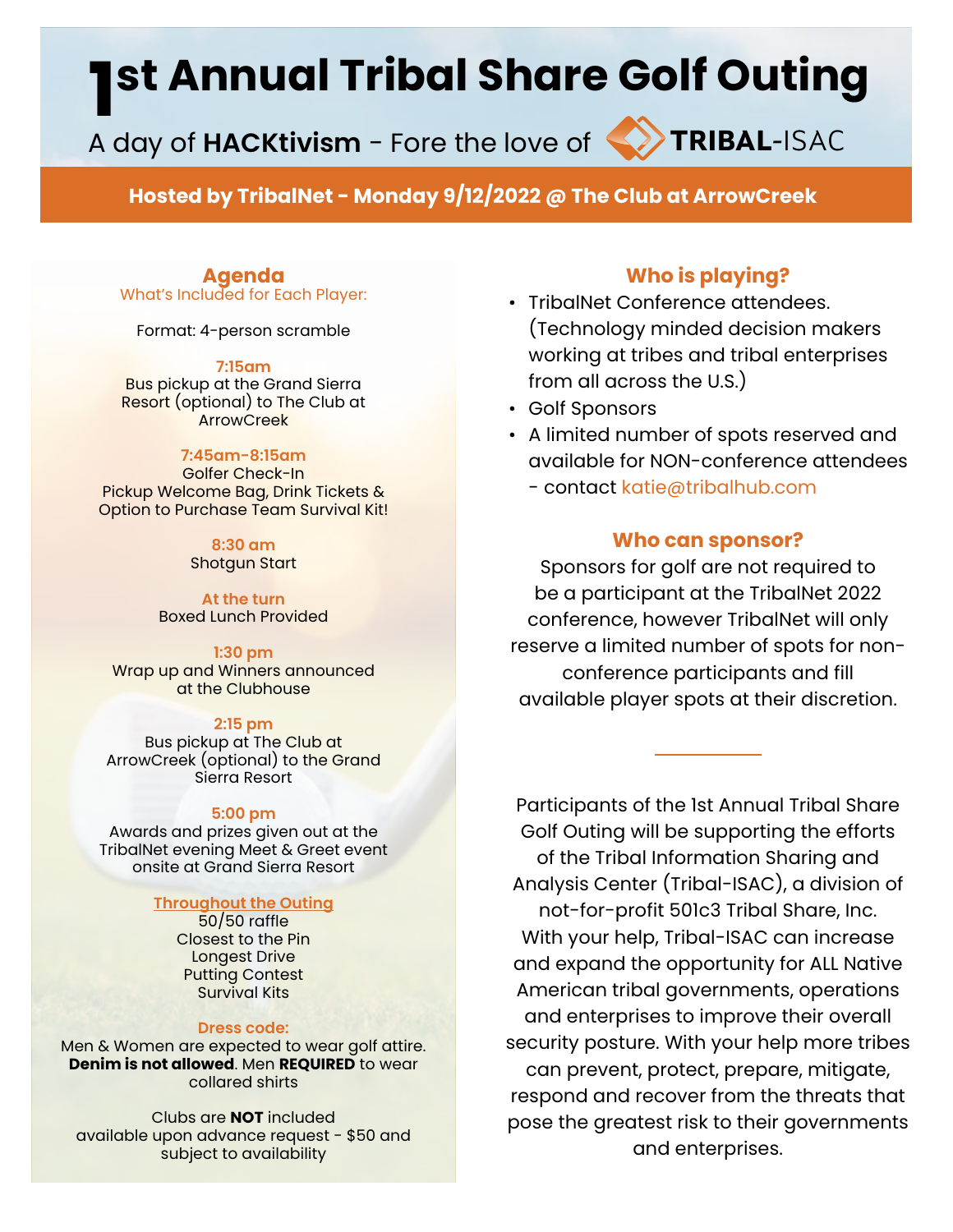# **Golf Sponsorship Opportunities Available**

# **All of the sponsorships below include:**

ONE PLAYER- use this pass for your own staff (see what's included on p. 1) or give away to a tribal customer. We will fill your foursome with 2-3 non-vendor golfers! Ability to purchase one extra vendor pass for your company. MAX two company reps.

### **Hole Sponsor: \$1,000 (18 available)**

Logo on sign at the tee-box.

#### **Welcome Bag Sponsor: \$5,000 (Exclusive) SOLD OUT**

The welcome bag each golfer receives at check-in to include at least two items with your logo on it.

### **Morning Mojo Sponsor: \$5,000 (Exclusive)**

Players kick off the day with coffee and a snack bag on your behalf- your logo on signage at pickup.

### **Prize Sponsor: \$5,000 (Exclusive) SOLD OUT**

What everyone is really there for, the prizes! Your company is the named sponsor of great prizes for 1st, 2nd, 3rd and hmmm…last! Plus hole prizes back at the meet & greet eventongoing great exposure!

### **Drink Sponsor: \$5,500 (Exclusive) SOLD OUT**

The fun-o-meter will burst at this event thanks to the drink sponsor. YOUR logo on the drink tickets and koozies available for each player.

### **Lunch Sponsor: \$6,500 (Exclusive)**

Hungry golfers will thank you as they scoop up their provided boxed lunch at the turn on your behalf- logo on signage.

# **-INCREASED VISIBILITY-**

**Welcome Bag Sponsor - Morning Mojo Sponsor - Prize Sponsor - Drink Sponsor - Lunch Sponsor** 

If registered in time you will also get your logo and URL included in a pre-event e-blast to all TribalNet attendees and highlighted in the TribalNet conference program.